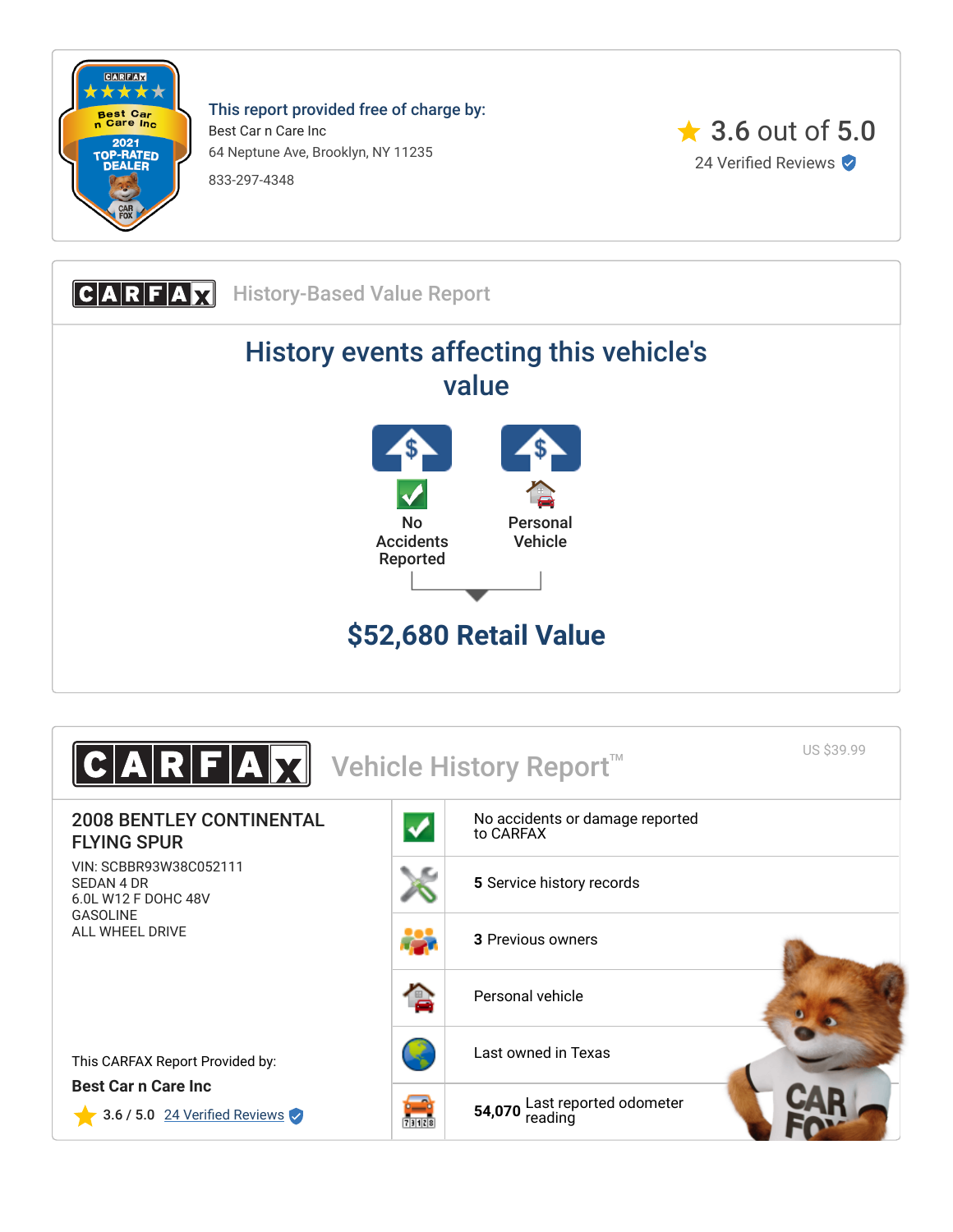This CARFAX Vehicle History Report is based only on [information](http://www.carfax.com/company/vhr-data-sources) supplied to CARFAX and available as of 4/25/22 at 8:45:19 PM (CDT). Other information about this vehicle, including problems, may not have been reported to CARFAX. Use this report as one important tool, along with a vehicle inspection and test drive, to make a better decision about your next used car.

<span id="page-1-2"></span>

| C A R F A X <br><b>Ownership History</b><br>The number of owners is estimated | Owner 1      | Owner 2          | $\triangle$ Owner 3 |  |  |
|-------------------------------------------------------------------------------|--------------|------------------|---------------------|--|--|
| Year purchased                                                                | 2009         | 2014             | 2018                |  |  |
| Type of owner                                                                 | Personal     | Personal         | Personal            |  |  |
| Estimated length of ownership                                                 | 5 yrs. 3 mo. | 3 yrs. 5 mo.     | 3 yrs. 7 mo.        |  |  |
| Owned in the following states/provinces                                       | Rhode Island | Texas            | Texas               |  |  |
| Estimated miles driven per year                                               | 5,211/yr     | 1,962/yr         | ---                 |  |  |
| Last reported odometer reading                                                | 31,364       | 43,985<br>54,070 |                     |  |  |

| <b>CARFAX</b> Title History<br>CARFAX quarantees the information in this section | Owner 1           | $\sim$ Owner 2    | Owner 3           |  |
|----------------------------------------------------------------------------------|-------------------|-------------------|-------------------|--|
| Salvage   Junk   Rebuilt   Fire   Flood   Hail   Lemon                           | <b>Guaranteed</b> | <b>Guaranteed</b> | <b>Guaranteed</b> |  |
|                                                                                  | No Problem        | No Problem        | No Problem        |  |
| Not Actual Mileage   Exceeds Mechanical Limits                                   | <b>Guaranteed</b> | <b>Guaranteed</b> | <b>Guaranteed</b> |  |
|                                                                                  | No Problem        | No Problem        | No Problem        |  |



**GUARANTEED** - None of these major title problems were reported by a state Department of Motor Vehicles (DMV). If you find that any of these title problems were reported by a DMV and not included in this report, CARFAX will buy this vehicle back. [Register](https://www.carfax.com/Service/bbg) | [View Terms](http://www.carfaxonline.com/legal/bbgTerms) | [View Certificate](https://www.carfaxonline.com/vhrs/SCBBR93W38C052111)

<span id="page-1-0"></span>

| <b>Additional History</b><br>CARFA<br>Not all accidents / issues are reported to CARFAX | Owner 1                                          | $\triangle$ Owner 2                              | Owner 3                                        |  |
|-----------------------------------------------------------------------------------------|--------------------------------------------------|--------------------------------------------------|------------------------------------------------|--|
| <b>Total Loss</b><br>No total loss reported to CARFAX.                                  | No Issues<br>Reported                            | No Issues<br>Reported                            | No Issues<br>Reported                          |  |
| <b>Structural Damage</b><br>No structural damage reported to CARFAX.                    | No Issues<br>$\overline{\mathbf{v}}$<br>Reported | No Issues<br>√<br>Reported                       | No Issues<br>$\boldsymbol{J}$<br>Reported      |  |
| Airbag Deployment<br>No airbag deployment reported to CARFAX.                           | No Issues<br>✔<br>Reported                       | No Issues<br>$\blacktriangledown$<br>Reported    | No Issues<br>$\blacklozenge$<br>Reported       |  |
| <b>Odometer Check</b><br>No indication of an odometer rollback.                         | No Issues<br>Indicated                           | No Issues<br>Indicated                           | No Issues<br>$\blacktriangledown$<br>Indicated |  |
| Accident / Damage<br>No accidents or damage reported to CARFAX.                         | No Issues<br>$\blacktriangledown$<br>Reported    | No Issues<br>$\overline{\mathbf{v}}$<br>Reported | No Issues<br>✓<br>Reported                     |  |
| Manufacturer Recall<br>Check with an authorized Bentley dealer for any open<br>recalls. | <b>Ask Your Dealer</b>                           | <b>Ask Your Dealer</b>                           | <b>Ask Your Dealer</b>                         |  |
| <b>Basic Warranty</b><br>Original warranty estimated to have expired.                   | <b>Warranty Expired</b>                          | <b>Warranty Expired</b>                          | <b>Warranty Expired</b>                        |  |

<span id="page-1-1"></span>CARFAX Detailed History Owner 1 Purchased: 2009 **Low mileage!** This owner drove less than the industry average of 15,000 miles per year. Personal Vehicle 5,211 mi/yr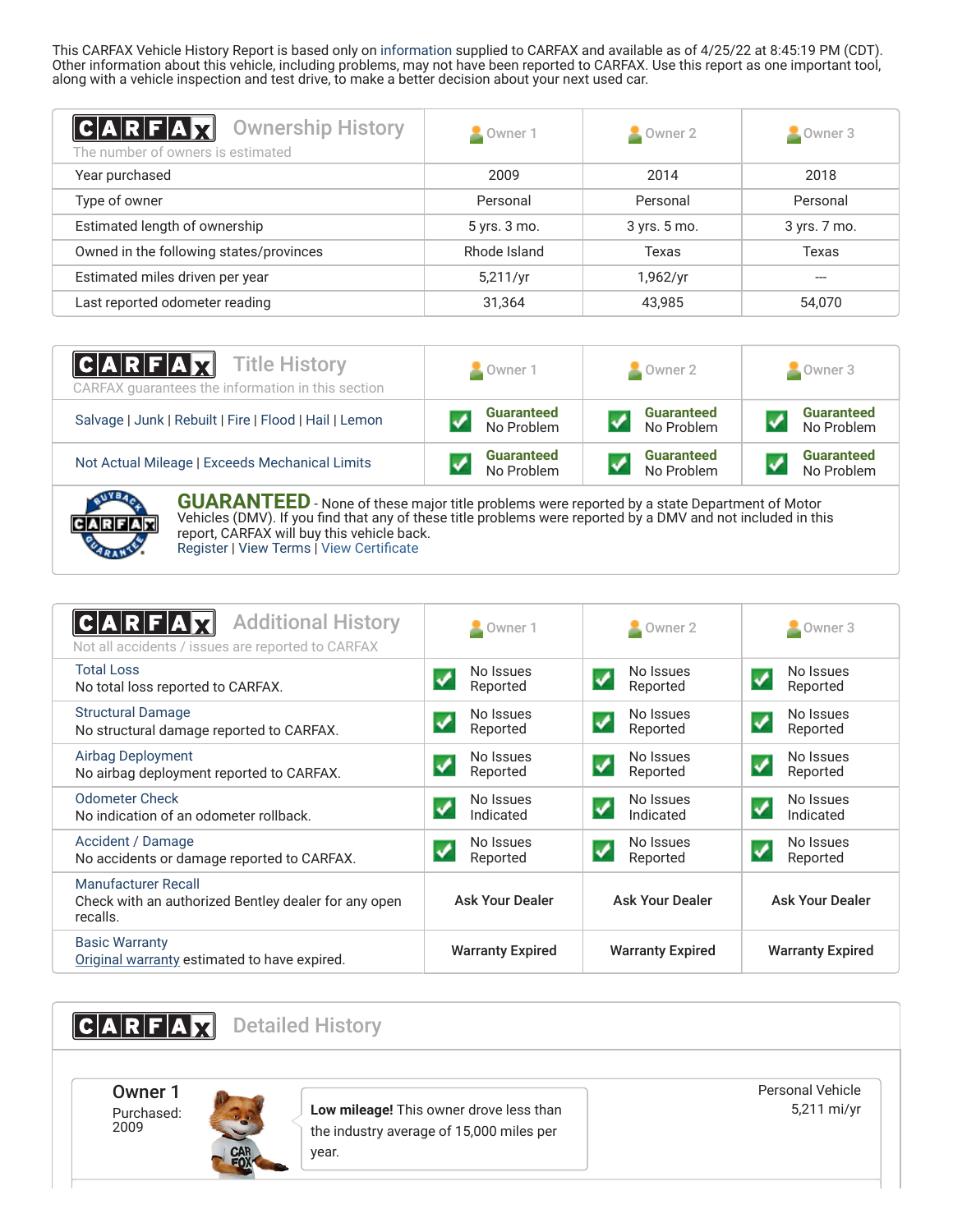| Date       | <b>Mileage</b> | Source                                                                                                                                                         | <b>Comments</b>                                                                                                                                                     |
|------------|----------------|----------------------------------------------------------------------------------------------------------------------------------------------------------------|---------------------------------------------------------------------------------------------------------------------------------------------------------------------|
| 10/02/2007 |                | <b>US Customs</b>                                                                                                                                              | Vehicle imported to<br>- Providence, RI                                                                                                                             |
| 02/13/2009 |                | Rhode Island<br>Motor Vehicle Dept.                                                                                                                            | Vehicle purchase reported                                                                                                                                           |
| 03/19/2009 | 87             | Rhode Island<br>Motor Vehicle Dept.<br>Foster, RI<br>Title #06017218                                                                                           | Title issued or updated<br>- Registration issued or renewed<br>- First owner reported<br>- Titled or registered as personal vehicle<br>- Vehicle color noted as Tan |
| 08/24/2009 |                | Rhode Island<br>Motor Vehicle Dept.<br>Foster, RI                                                                                                              | Registration issued or renewed<br>- Vehicle color noted as Tan                                                                                                      |
| 08/22/2011 |                | Rhode Island<br>Motor Vehicle Dept.<br>Foster, RI                                                                                                              | Registration issued or renewed<br>- Vehicle color noted as Tan                                                                                                      |
| 04/26/2013 | 25,452         | <b>Bentley Warwick</b><br>Warwick, RI<br>401-821-1510<br>inskip.com                                                                                            | C Vehicle serviced<br>- Recommended maintenance performed<br>- Engine/powertrain computer/module replaced<br>- Steering/suspension checked                          |
| 08/28/2013 | 26,302         | <b>Bentley Warwick</b><br>Warwick, RI<br>401-821-1510<br>inskip.com                                                                                            | C Vehicle serviced<br>- Front license plate bracket installed/replaced<br>- Emissions or safety inspection performed                                                |
| 09/06/2013 |                | Rhode Island<br>Motor Vehicle Dept.<br>Foster, RI                                                                                                              | Registration issued or renewed<br>- Vehicle color noted as Tan                                                                                                      |
| 05/20/2014 | 27,443         | Ferrari & Maserati of Newport Beach<br>Newport Beach, CA<br>949-646-6900<br>ferrariofnewportbeach.com<br>4.8 / 5.0<br>20 Verified Reviews                      | Vehicle offered for sale                                                                                                                                            |
| 10/15/2014 | 31,262         | Mercedes-Benz of Houston<br>Greenway<br>Houston, TX<br>713-489-2111<br>mercedesbenzgreenway.com<br>4.5/5.0<br>264 Verified Reviews<br>616 Customer Favorites   | Vehicle offered for sale                                                                                                                                            |
| 10/23/2014 |                | Mercedes-Benz of Houston<br>Greenway<br>Houston, TX<br>713-489-2111<br>mercedesbenzgreenway.com<br>4.5 / 5.0<br>264 Verified Reviews<br>616 Customer Favorites | Vehicle serviced<br>- Vehicle washed/detailed                                                                                                                       |
|            |                |                                                                                                                                                                | Looks like this dealer serviced the car in<br>order to prepare it for sale. That's a good<br>thing!                                                                 |
| 11/19/2014 | 31,364         | <b>AutoNation Chevrolet West Austin</b><br>Austin, TX<br>512-309-0028<br>autonation.com<br>4.2 / 5.0<br>164 Verified Reviews                                   | Vehicle sold                                                                                                                                                        |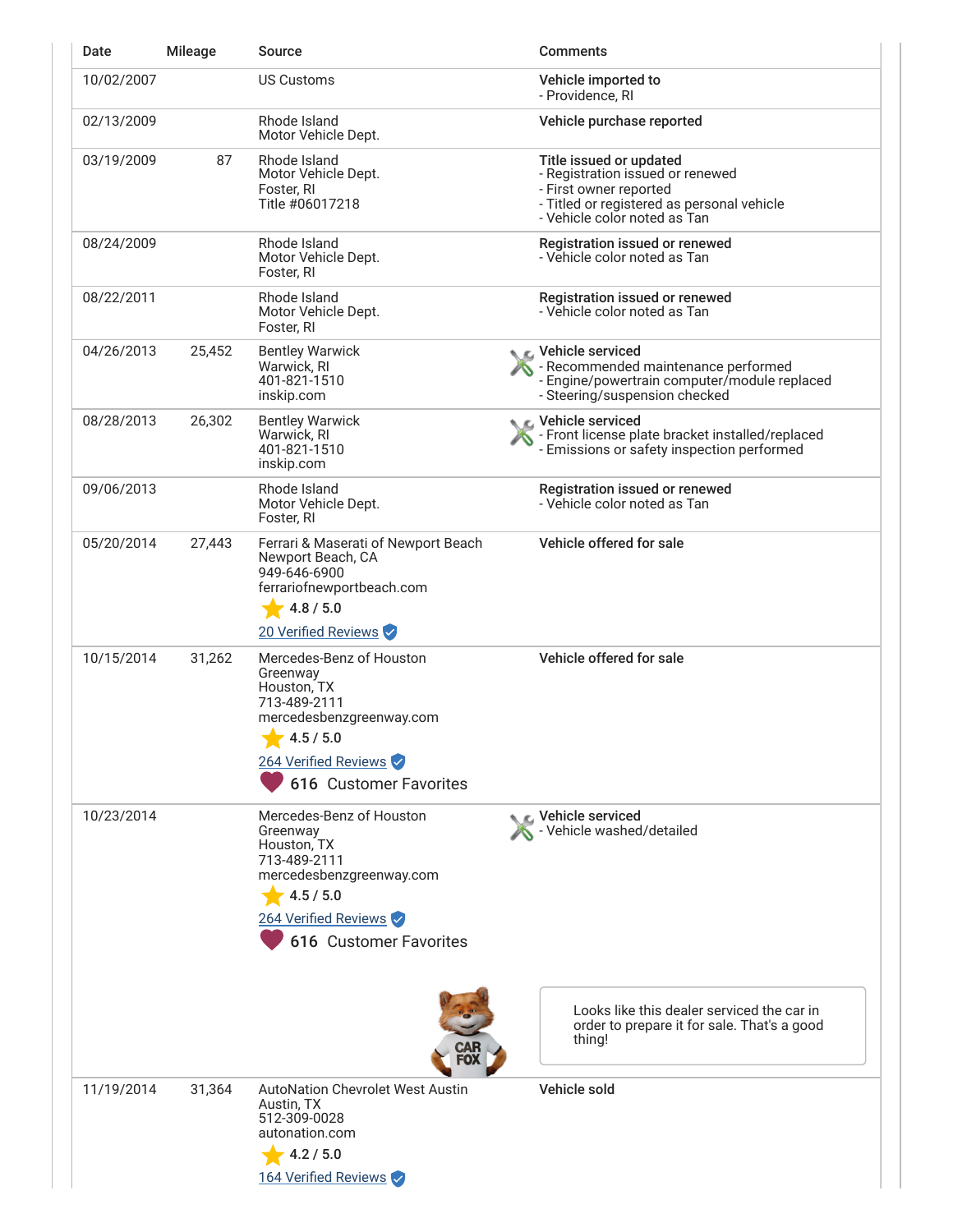|                                      |                | 238 Customer Favorites                                                                                                                                 |                                                |                                                                                                                           |
|--------------------------------------|----------------|--------------------------------------------------------------------------------------------------------------------------------------------------------|------------------------------------------------|---------------------------------------------------------------------------------------------------------------------------|
| 11/24/2014                           |                | <b>AutoNation Chevrolet West Austin</b><br>Austin, TX<br>512-309-0028<br>autonation.com<br>4.2 / 5.0<br>164 Verified Reviews<br>238 Customer Favorites | ्र Vehicle serviced<br>Vehicle washed/detailed |                                                                                                                           |
| <b>Owner 2</b><br>Purchased:<br>2014 |                | Low mileage! This owner drove less than<br>the industry average of 15,000 miles per<br>year.                                                           |                                                | Personal Vehicle<br>1,962 mi/yr                                                                                           |
| Date                                 | <b>Mileage</b> | Source                                                                                                                                                 |                                                | <b>Comments</b>                                                                                                           |
| 12/22/2014                           |                | Texas<br>Motor Vehicle Dept.<br>Killeen, TX<br>Title #22710741986091801                                                                                |                                                | Title issued or updated<br>- New owner reported<br>- Loan or lien reported<br>- Vehicle color noted as White              |
| 12/22/2015                           |                | Texas<br>Motor Vehicle Dept.<br>Killeen, TX<br>Title #22710741986091801                                                                                |                                                | Registration issued or renewed<br>- Loan or lien reported<br>- Passed safety inspection<br>- Vehicle color noted as White |
| 04/24/2017                           | 41,732         | Kwik Lube & Service<br>Killeen, TX<br>254-699-5339<br>4.6 / 5.0<br>115 Verified Reviews<br>180 Customer Favorites                                      |                                                | ic⊾ Vehicle serviced<br>- Safety inspection performed<br>- Emissions or safety inspection performed                       |
| 04/24/2017                           |                | Texas<br><b>Inspection Station</b>                                                                                                                     |                                                | Passed safety inspection                                                                                                  |
| 04/25/2017                           |                | Texas<br>Motor Vehicle Dept.<br>Killeen, TX<br>Title #22710741986091801                                                                                |                                                | Registration issued or renewed<br>- Loan or lien reported<br>- Passed safety inspection<br>- Vehicle color noted as White |
| 06/08/2018                           | 43,271         | Texas<br><b>Inspection Station</b>                                                                                                                     |                                                | Passed safety inspection                                                                                                  |
| 06/08/2018                           |                | Texas<br>Motor Vehicle Dept.<br>Killeen, TX<br>Title #22710741986091801                                                                                |                                                | Registration issued or renewed<br>- Loan or lien reported<br>- Passed safety inspection<br>- Vehicle color noted as White |
| 06/17/2018                           | 43,985         | Dealer Inventory                                                                                                                                       |                                                | Vehicle offered for sale                                                                                                  |
| 06/30/2018                           |                | Texas<br>Motor Vehicle Dept.<br>Killeen, TX<br>Title #28695343278007588                                                                                |                                                | Title issued or updated<br>- Vehicle color noted as White<br>- Loan or lien released                                      |

| Owner 3<br>Purchased: 2018 |         |                                                                        |                                                                                                              | Personal Vehicle |
|----------------------------|---------|------------------------------------------------------------------------|--------------------------------------------------------------------------------------------------------------|------------------|
| Date                       | Mileage | Source                                                                 | <b>Comments</b>                                                                                              |                  |
| 08/07/2018                 |         | Texas<br>Motor Vehicle Dept.<br>Spring, TX<br>Title #04331543309144546 | Title issued or updated<br>- New owner reported<br>- Loan or lien reported<br>- Vehicle color noted as White |                  |
| 04/04/2022                 | 54.070  | Auto Auction                                                           | Vehicle sold                                                                                                 |                  |